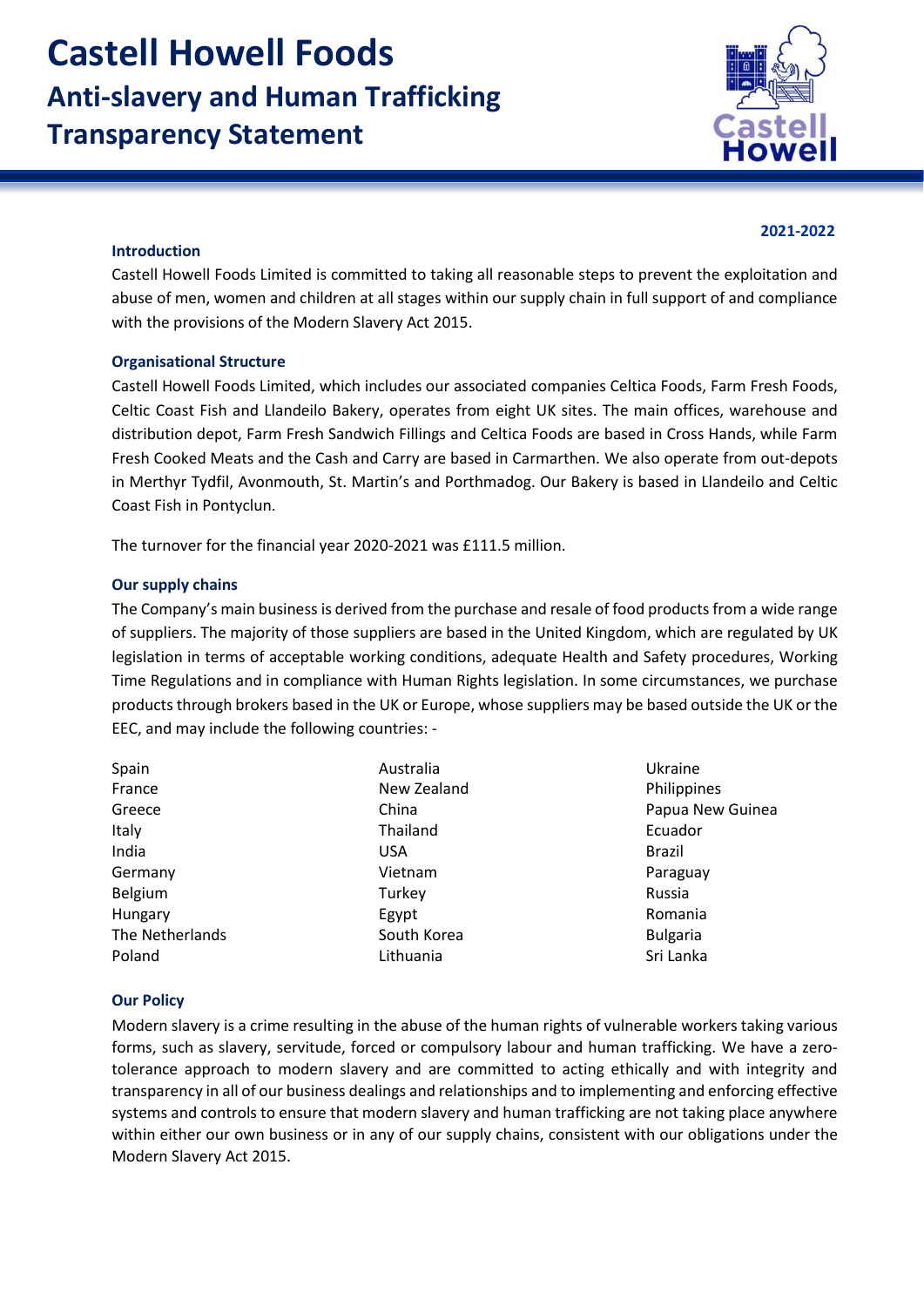We are proud of the conditions of employment that we provide our 600 employees. Our employees are currently paid at a rate equivalent to, or higher than that of the National Living Wage and their contracts and hours of work are in accordance with the provisions of the Working Time Regulations.

We also expect the same high standards from all of our suppliers, contractors and other business partners and, as part of our contracting processes, we include specific prohibitions against the use of modern slavery, and expect that our suppliers will in turn hold their own suppliers to the same standards.

We challenge our suppliers to ensure that slavery and human trafficking does not exist in any part of our business or supply chains, by assessing current measures and by determining any further measures that may be required. In line with this, we have implemented our anti-slavery and human trafficking policy, supported by all other procedures and policies, such as recruitment, procurement and whistleblowing.

Our whistleblowing policy supports the Modern Slavery Act by encouraging staff to report suspected breaches of our policies in the knowledge that their concerns will be taken seriously and investigated as appropriate.

We are committed to conducting our business with honesty and integrity, and we expect all staff to maintain high standards. However, all organisations face the risk of unknowingly harbouring illegal or unethical conduct, so a culture of openness and accountability is essential in order to prevent such situations occurring or to address them when they do occur.

## **Due Diligence processes**

As part of our commitment to the Modern Slavery Act 2015, we continue to obtain the signatures of our suppliers on the Company MSA 2015 Supplier Declaration form. By signing this, each supplier confirms their commitment to: -

- Produce and publish a Modern Slavery transparency statement, if required by the criteria of the Act;
- Produce a Modern Slavery policy appropriate to the business;
- Commit to due diligence procedures with respect to slavery and human trafficking in the selection of their suppliers;
- Include anti-slavery and human trafficking considerations in their resourcing strategy and employment terms; and
- Ensure the commitment of Senior Management to the significance of the Modern Slavery Act 2015.

In addition, new suppliers are assessed through completion of the Company *'Assessment Questionnaire for Suppliers'*, which comprises of questions pertinent to the provisions of the Act and suppliers are required to provide us with their Company policies in relation to Anti-Slavery, Human Trafficking and Ethical Trading.

# **Risk**

Our due diligence process focuses on suppliers in high-risk areas and countries that have lower social and environmental standards than in the UK. If any irrevocable failing is identified through the assessment questionnaire for suppliers, where possible the supplier-customer relationship will be terminated.

We also take a number of steps to mitigate the risk of modern slavery occurring in our own operations:

• Training

We provide training to our purchasing staff and those who are responsible for the management of our supply chain to ensure a high level of understanding of the risks of modern slavery and human trafficking in our supply chains and within our organisation.